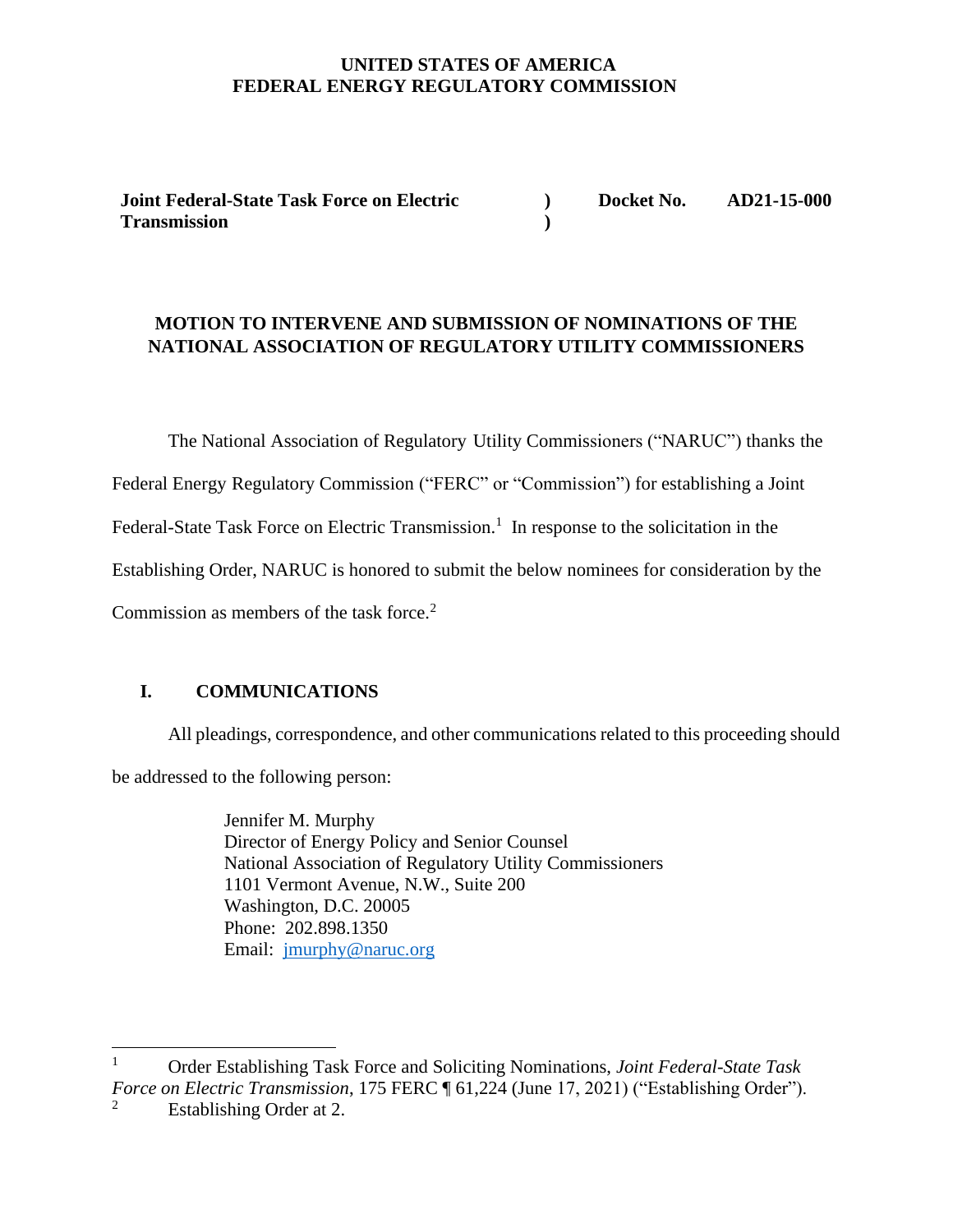#### **II. MOTION TO INTERVENE**

NARUC is the national organization of the state commissions responsible for economic and safety regulation of the retail operations of utilities. NARUC's members have the obligation under state law to ensure the establishment and maintenance of such energy utility services as may be required by the public convenience and necessity, as well as ensuring that those services are provided at just and reasonable rates. NARUC's members include the government agencies in the fifty states, the District of Columbia, Puerto Rico, and the Virgin Islands charged with regulating the rates, terms, and conditions of service associated with the intrastate operations of electric, natural gas, water, and telephone utilities. Both Congress<sup>3</sup> and the federal courts<sup>4</sup> have long recognized NARUC as the proper party to represent the collective interests of state regulatory commissions. In the Establishing Order, the Commission requested that NARUC submit nominations for state public utility commissioners to participate on the task force and this filing complies with that request.

#### **III. NOMINATIONS**

NARUC appreciates the Commission's efforts at engaging in cooperative federalism by establishing the Joint Federal-State Task Force on Electric Transmission and we agree that "the

<sup>3</sup> *See* 47 U.S.C. § 410(c) (1971) (Congress designated NARUC to nominate members of Federal-State Joint Boards to consider issues of concern to both the Federal Communications Commission and State regulators with respect to universal service, separations, and related concerns); Cf., 47 U.S.C. § 254 (1996) (describing functions of the Joint Federal-State Board on Universal Service). *Cf. NARUC, et al. v. ICC*, 41 F.3d 721 (D.C. Cir. 1994) (where the Court explains "[c]arriers, to get the cards, applied to . . . [NARUC], an interstate umbrella organization that, as envisioned by Congress, played a role in drafting the regulations that the ICC issued to create the 'bingo card' system").

<sup>4</sup> *See United States v. Southern Motor Carrier Rate Conference, Inc.*, 467 F. Supp. 471 (N.D. Ga. 1979), *aff'd* 672 F.2d 469 (5th Cir. 1982), *aff'd en banc on reh'g*, 702 F.2d 532 (5th Cir. 1983), *rev'd on other grounds*, 471 U.S. 48 (1985).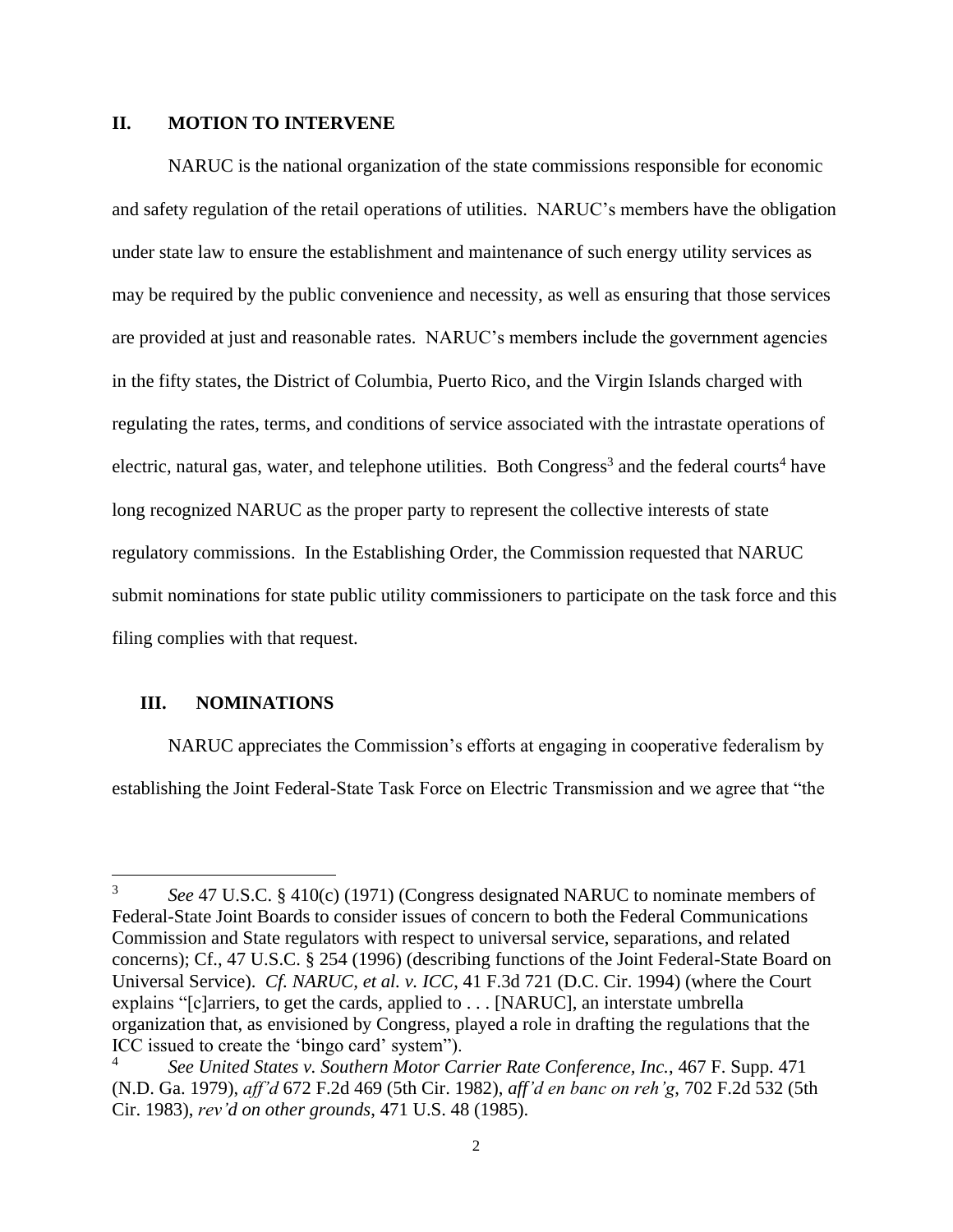area is ripe for greater federal-state coordination and cooperation."<sup>5</sup> The task force will address important issues related to electric transmission that affect both state and federal authority and our respective regulatory processes. NARUC members are actively engaged in these issues and are eager to work collaboratively with the Commission and each other to explore potential solutions and new approaches.

NARUC received a high level of interest in the task force from members and had the

great fortune to have more qualified applicants than openings available. NARUC is honored to

nominate the following ten state commissioners, representing the five NARUC regions, to serve

on the Joint Federal-State Task Force on Electric Transmission:

## **MACRUC: Mid-Atlantic Conference of Regulatory Utilities Commissioners**

- Chair Gladys Brown Dutrieuille, Pennsylvania Public Utility Commission
- Chair Jason Stanek, Maryland Public Service Commission

## **MARC: Mid-America Regulatory Conference**

- Chair Andrew French, Kansas Corporation Commission
- Chair Dan Scripps, Michigan Public Service Commission

## **NECPUC: New England Conference of Public Utilities Commissioners**

- Commissioner Riley Allen, Vermont Public Utility Commission
- Chair Matthew Nelson, Massachusetts Department of Public Utilities

# **SEARUC: Southeastern Association of Regulatory Utility Commissioners**

- Commissioner Kimberly Duffley, North Carolina Utilities Commission
- Chair Ted Thomas, Arkansas Public Service Commission

# **Western: Western Conference of Public Service Commissioners**

- Commissioner Kristine Raper, Idaho Public Utilities Commission
- Commissioner Clifford Rechtschaffen, California Public Utilities Commission

<sup>5</sup> Establishing Order at 1.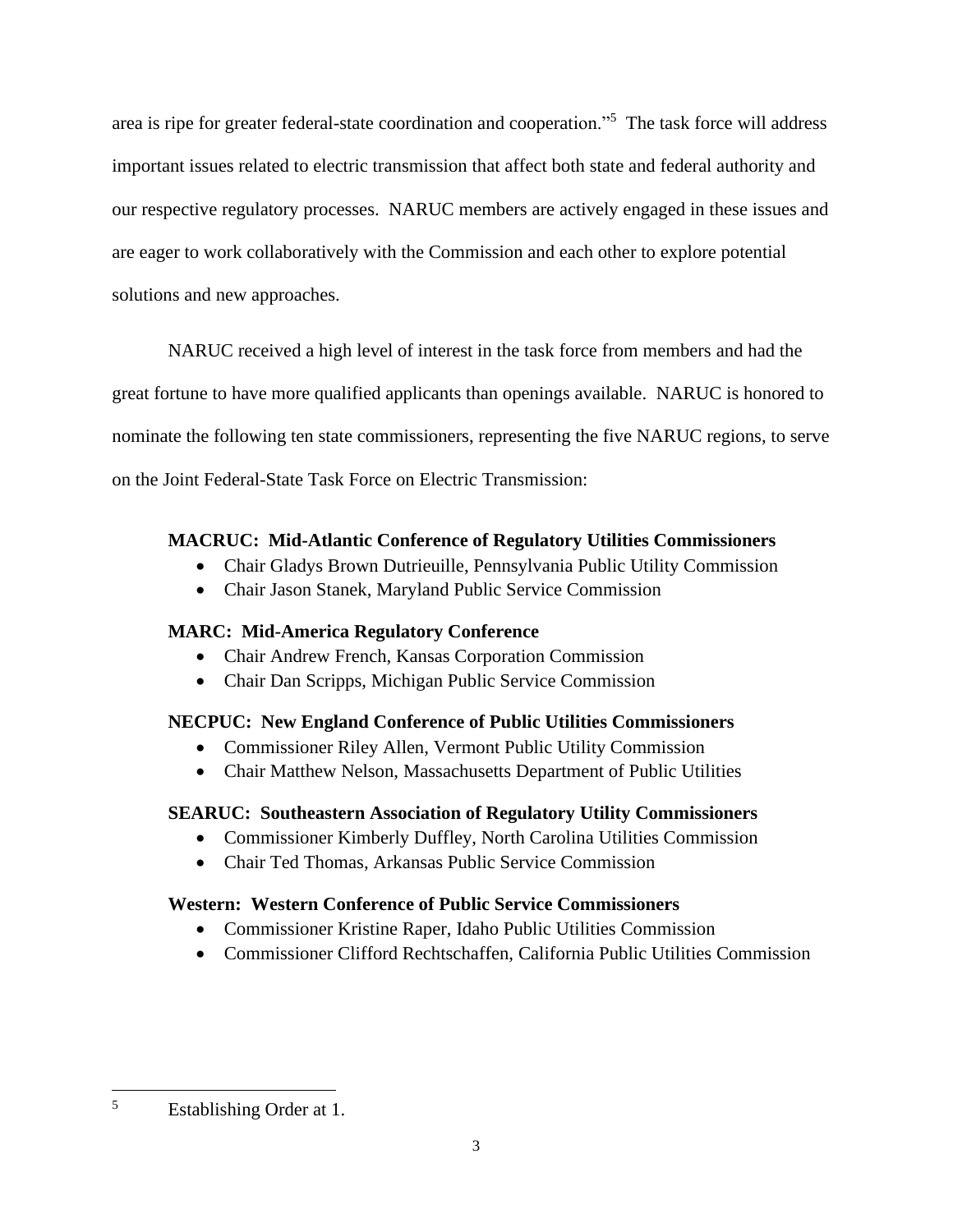We are encouraging all our members to support the work of the task force, whether it is by participating directly or by participating in the task force meetings and engaging with it in other ways.

#### **IV. CONCLUSION**

NARUC thanks the Commission again for establishing the Joint Federal-State Task Force on Electric Transmission. We look forward to working with you on these important issues over the next several years.

Respectfully submitted,

### */s/ Jennifer M. Murphy*

James Bradford Ramsay General Counsel Jennifer M. Murphy Dir. of Energy Policy & Senior Counsel National Association of Regulatory Utility **Commissioners** 1101 Vermont Ave, NW, Suite 200 Washington, DC 20005

Dated: July 19, 2021